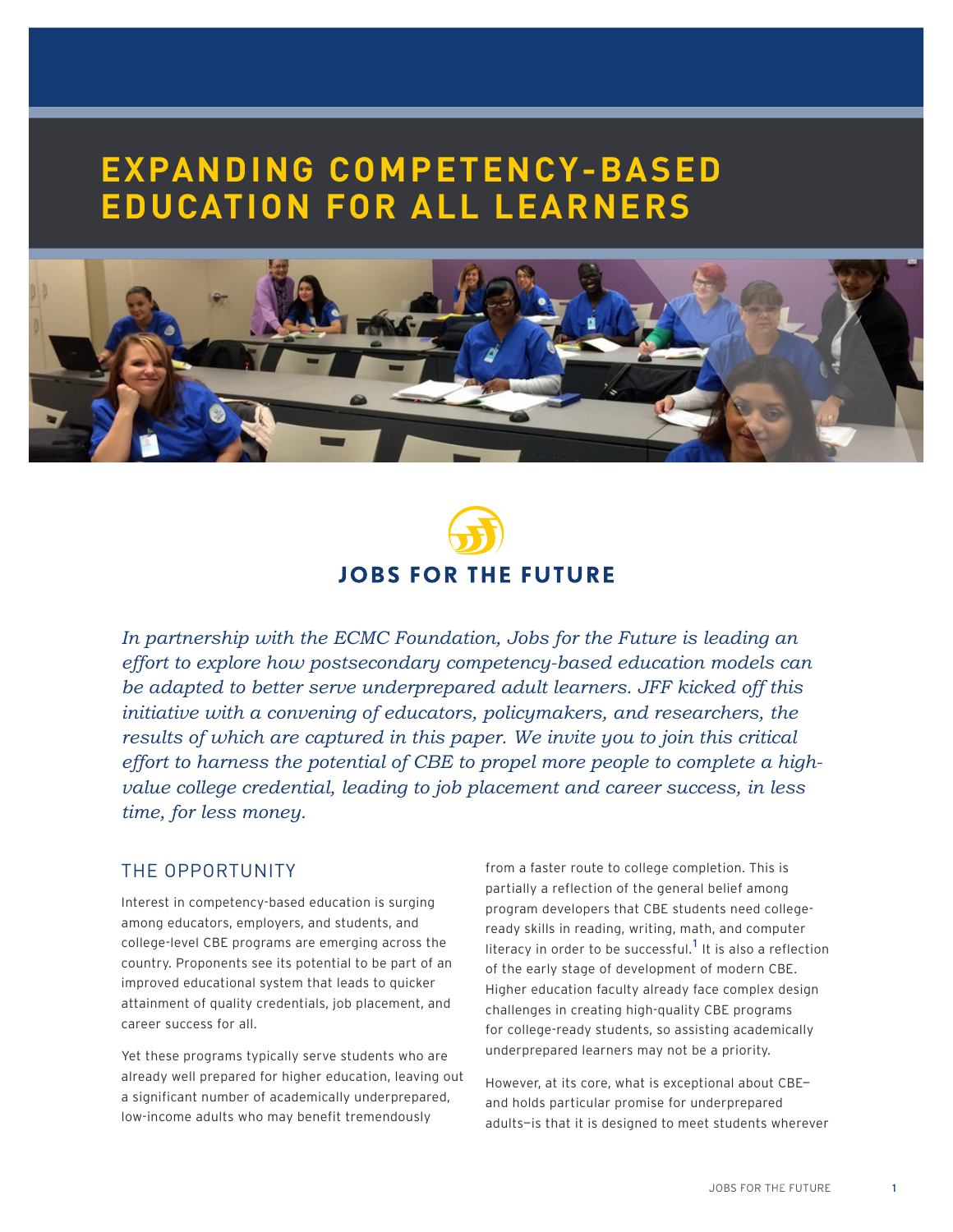they are on their individual path to a postsecondary credential and move them forward. For direct assessment models of CBE in particular, students advance at their own pace, based on their ability to master priority skills or competencies, rather than on time spent in class.

JFF knows from our 30 years of work developing postsecondary career pathways for underprepared learners that there are key features—e.g., flexibility, personalization, acceleration, and clear connection to careers—that are essential to ensuring student success. CBE has the potential to offer all of these at a greater level than traditional higher education due to its conceptual foundation rooted in individualized or student-centered learning.

There is evidence about what works to improve outcomes for underprepared learners in traditional higher education. $^2$  But the modern form of CBE is so new that no one knows enough yet to make strong claims about how these strategies will work in CBE programs, or what additional strategies may be needed. It is a time of experimentation and learning in the CBE field at large. This presents an ideal opportunity to explore what the components of a new, inclusive model should be so that CBE pathways can be a viable option for all learners.

To that end, we convened national experts in CBE and in strategies for underprepared adults to explore how competency-based education might be designed to best serve students who are not yet college ready. $^3$ As a result, JFF identified seven key elements of CBE models that may need to be adapted, redesigned, or augmented in order to meet the needs of underprepared adult learners.

This brief describes each element, highlights specific educational practices that advance learners with diverse needs, and outlines important questions still to be answered.

## ELEMENTS OF CBE FOR UNDERPREPARED ADULT LEARNERS

A CBE model for underprepared adult learners should be designed to meet their unique needs from the moment of initial contact through credential completion and, potentially, job placement. The following sections explore specific design features and program elements that meeting attendees highlighted as most likely to contribute to the

## CBE DEFINITION AND FEATURES

- **> Definition**—The field has not agreed on a definition, but this general description explains key differences between CBE and traditional postsecondary education: "Broadly defined as a form of higher education in which credit is provided on the basis of student learning rather than the number of credit or clock hours spent in class . . . . "<sup>4</sup>
- **> Key Features**—Competencies are clear and connected to careers; learning and advancement are often self-paced and always based on mastery, not necessarily on seat time (i.e., direct assessment); programs are personalized to meet individual needs.<sup>5</sup>

## COMMON CBE STUDENT CHARACTERISTICS

- > Adults age 25 or older<sup>6</sup>
- **>** Working, with some prior college experience
- **>** Test as college ready<sup>7</sup>
- **>** Drawn to programs that allow them to balance work and family responsibilities

## THE CURRENT CBE LANDSCAPE

- **>** Nearly 50 postsecondary institutions or systems in 23 states offer CBE programs.<sup>8</sup>
- **>** Nearly 600 postsecondary institutions are now seriously exploring CBE models, actively creating one, or have one in place.<sup>9</sup>
- **>** Most programs are online.

## SOME CBE LEADERS

- **>** Western Governors University (WGU) is the largest CBE program, with 62,000 students. It was started in 1998 by governors of 11 western states.<sup>10</sup>
- **>** Sinclair Community College in Dayton, Ohio, is the lead of a three-state consortium that received a \$12 million U.S. Department of Labor TAACCCT grant to adapt the WGU model to accelerate information technology instruction. It is focused on working adults.<sup>11</sup>
- **>** College for America at Southern New Hampshire University specifically targets underprepared and low-income working adults, so that they can earn credentials in less time on their own schedule. It is developing "Just-in-Time Contextualizing and Empowering" academic assistance with a four-year grant from the U.S. Department of Education to take a radically different approach to developmental education, and is using an experimental design to build a body of evidence.<sup>12</sup>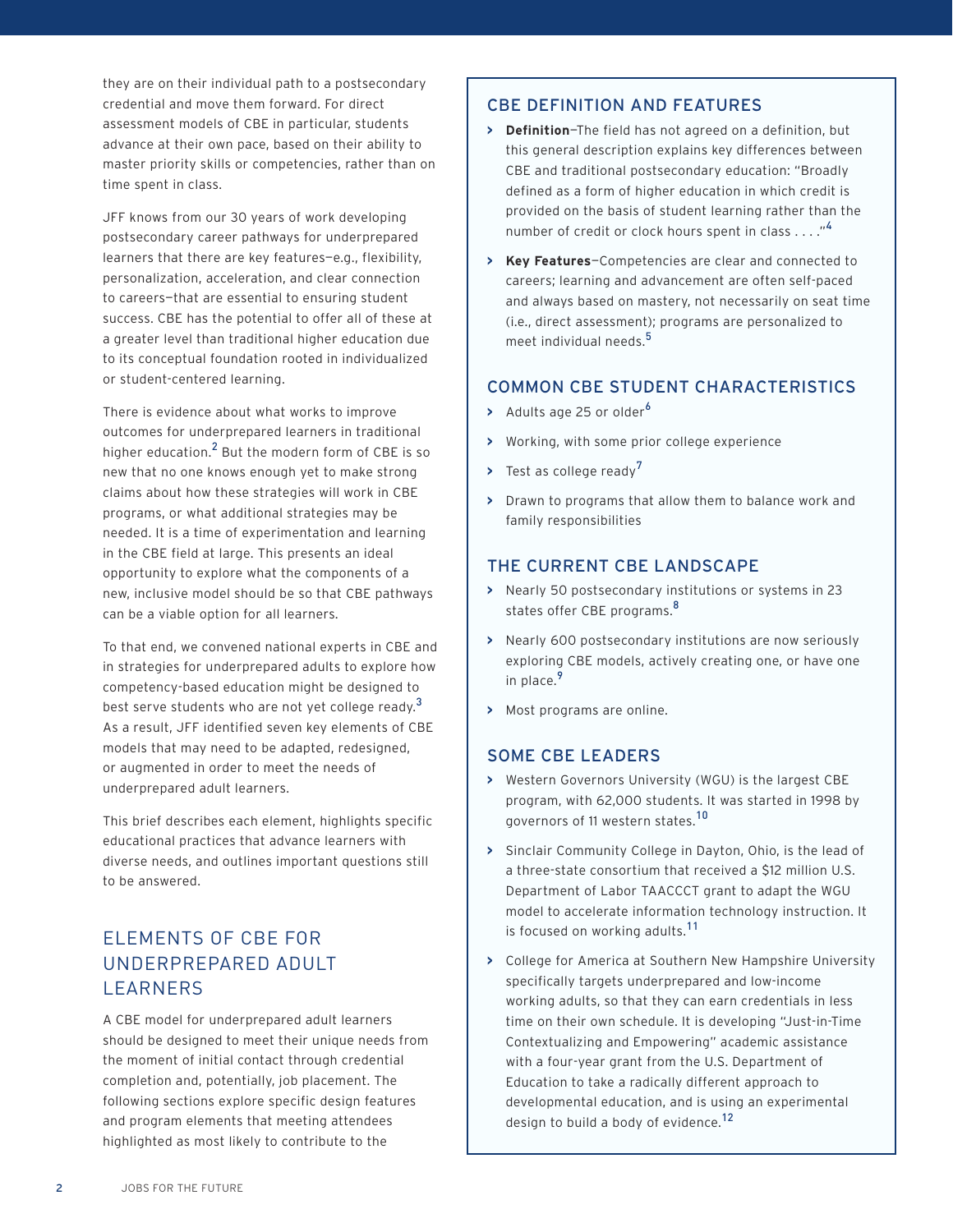## WHO ARE UNDERPREPARED ADULT LEARNERS?

Many underserved populations may benefit from competencybased education programs. This brief focuses on a specific subset of learners:

- **>** Adults age 25 or older
- **>** Unemployed or working (part- or full-time)
- **>** Low-income
- **>** Low-skilled (with or without a high school diploma/GED), need further education and postsecondary credentials in order to find (or advance in) work at a living wage
- **>** Test into remedial education in at least one area (reading, writing, or math)
- **>** Disproportionately includes racial/ethnic minorities, English language learners

## COMMON BARRIERS TO SUCCESS

### **Academic underpreparation**<sup>13</sup>

- **>** Nearly 60% of students (roughly 2 million) enrolled in community colleges receive remediation in at least one subject before starting college-level work.
- **>** Only 28% of students who took at least one remedial course completed a credential within 8 years.

**Life challenges** that interfere with persistence and completion<sup>14</sup>

- **>** 36% are the first in their family to attend college, and many lack the community support to persist.
- **>** Roughly 80% of community college students work while attending school, often in low-wage jobs with unstable schedules.
- **>** One-third of student household incomes are at or below the poverty level.

#### **Lack of college knowledge and student supports**<sup>15</sup>

- **>** Many students lack an understanding of how college works and how to access services and supports that promote completion.
- **>** Students often lack a full understanding of the career landscape and need assistance in planning for careers and training programs.
- **>** Many have had negative experiences in school and may need to strengthen study skills, self-advocacy, and selfdirection.

success of underprepared adults in a CBE program. This list is by no means comprehensive, but rather a starting point. We focus on three distinguishing characteristics of this population: their need for academic preparation in order to access college-level work, acquisition of college knowledge for navigating bureaucracies and systems, and supports for life challenges. Each section also includes a series of guiding questions for college practitioners, leaders, and policymakers to consider as they continue to innovate with CBE models.

Some of these practices are already in place in a small number of programs. But there has been no formal attempt in the field to take a comprehensive or cross-institutional approach. Further exploration and vetting of these

and other ideas is essential to gaining a complete and accurate understanding of how to construct a CBE model that will expand economic opportunity for all. The elements here represent our initial thinking on areas for revision, but JFF is committed to surfacing more

"CBE, if done right, offers tremendous opportunity for underserved students. We need to explore this more systematically and systemically."

*—Nate Anderson, Jobs for the Future*

details of these elements and exploring others as we advance our work with CBE for underprepared learners.

## 1. Intake, Placement, and Orientation

A CBE model for underprepared adult learners may require redesign of college intake, placement, and orientation processes. The explicit goal from this crucial first point of contact should be to set up each student for success and to determine how best to onboard students in an effective manner. Most CBE programs today screen out students who don't have a threshold level of academic and digital literacy. A redesigned intake, placement, and orientation process for underprepared learners would need to include the use of a variety of tools to identify academic and non-academic needs and establish plans that allow students to meet them, rather than blocking them from entry. Determining academic and professional goals is an essential part of this process. Research shows that underprepared students who enter postsecondary education with goals in mind are far more likely to succeed.<sup>16</sup>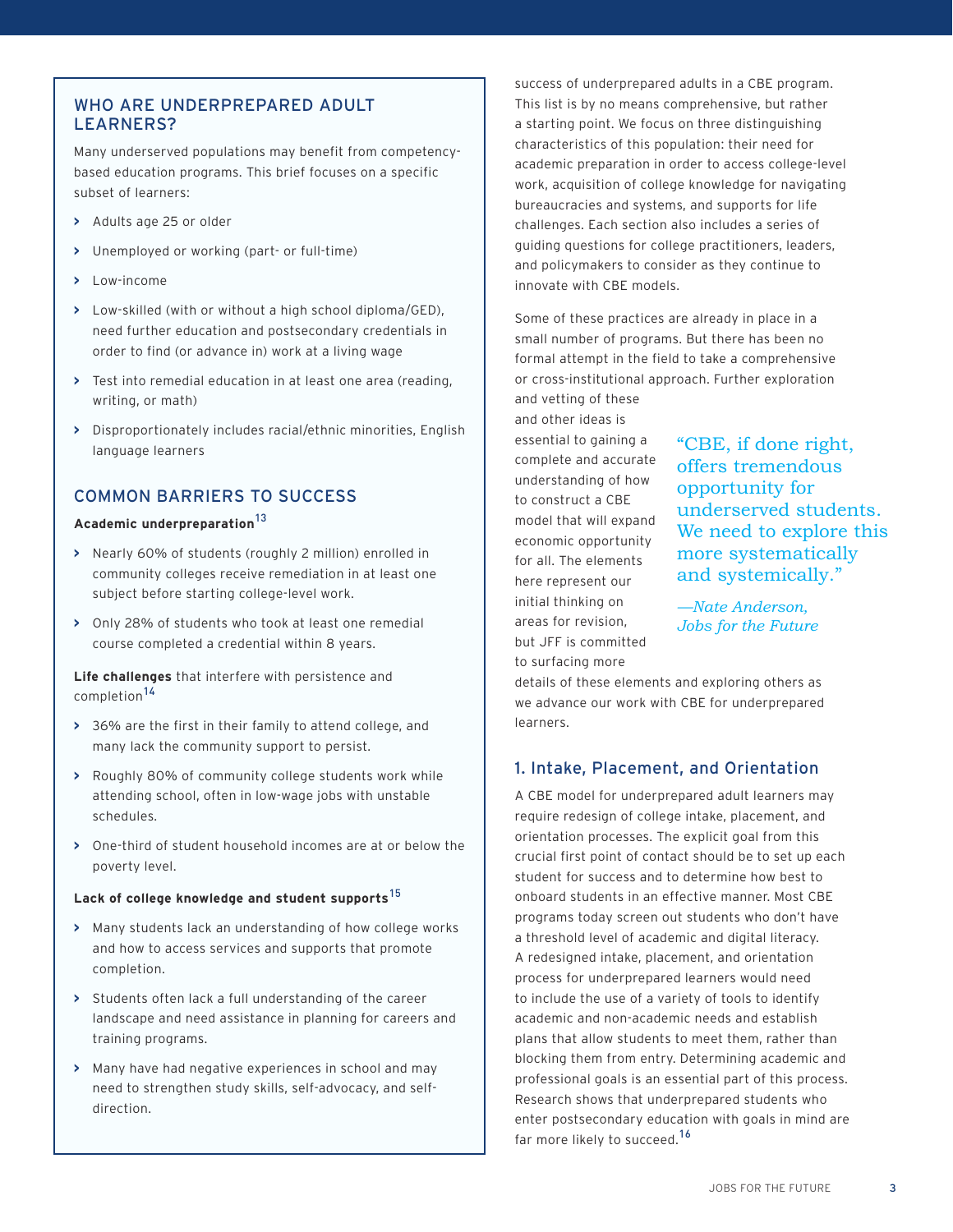#### Intake

Intake is an indispensable exchange of information between a new student and program staff. The level of detail required from—and for—underprepared students is likely to be greater than college-ready students and is best gathered in multiple ways. An obvious but necessary first step is providing an overview of CBE, which is unfamiliar to most students, and key features of the CBE program at the specific institution. For underprepared students, explaining the differences between competencies and traditional courses is particularly important, emphasizing the self-pacing required and the available supports for academics, college knowledge, and life challenges. Program staff will also need to learn as much as they can about the individual students, their interests, academic and career goals, past experiences with education, and life circumstances that could pose barriers to their progress. Some of this communication can happen online. But in-person conversations are vital to ensuring the student's comfort with the process of starting (or restarting) postsecondary education and the program itself, including information exchange from any referral agencies, which ultimately could affect their success.

#### Placement

The placement process is a deeper dive into each student's strengths, interests, and challenges that results in the development of a detailed personalized learning plan. Such a plan maps out a student's goals, the competencies needed to achieve them, and a detailed approach to mastering the competencies. This plan may include a jointly created work and study schedule, or a plan for supplemental tutoring or augmented academic supports should the student need them. In creating this plan, placement counselors should use a variety of assessments to measure individual skills and learning needs in reading, writing, math, computer skills, general college knowledge, and CBE-ready skills. Traditional placement exams can be replaced by diagnostic or readiness assessments tied to course competencies and should also include assessments of readiness for online learning.

Each program will need to determine a level of readiness required; some programs may choose to serve all students, regardless of their skills. Students who are judged not yet ready may need to access college "onramp" or intensive "boot camp" programs designed to increase their skills before they start. Ideally, CBE programs will develop these as part of their models.

The provision of opportunities for students to demonstrate mastery of competencies learned from past life and work experiences is an attractive feature of many CBE programs and is likely to benefit underprepared learners. These assessments, known as prior learning assessments (PLA), grant college credit for content that has been learned previously outside the classroom, often from work, military service, volunteering, or employer training. The

use of PLAs can potentially accelerate time to completion and can offer varied ways to establish the most accurate understanding of each student.

## "The greatest risk in this area is that CBE can inadvertently perpetuate or even grow equity gaps it has the same chance of closing."

*—Stephanie Krauss, The Forum for Youth Investment*

#### **Orientation**

Orientation activities are often already present in CBE programs today, but they are even more crucial for serving underprepared learners. These orientation activities should delve into greater detail about how a particular program works and how students will progress through it based on their learning plans. Students should leave orientation with an understanding of the specific course expectations, program requirements, timelines, as well as greater knowledge of other institutional systems.

For underprepared learners in particular, a crucial component of this process is connecting each student with a "success coach," or advisor who will work closely with the student, following the individualized learning plan to reach goals. Potential forms of orientation could include creating an initial course that ends with formal acknowledgement that a student is ready for the CBE program, or a staged approach that gradually introduces programmatic elements as students ease into a CBE model.

Orientation activities should also encourage a student's sense of "belonging" and identity as a college student, and should be designed as a way to foster a sense of community among CBE student cohorts. Research shows these add to persistence and success for underprepared learners, and can contribute to deeper social learning outcomes.<sup>17</sup>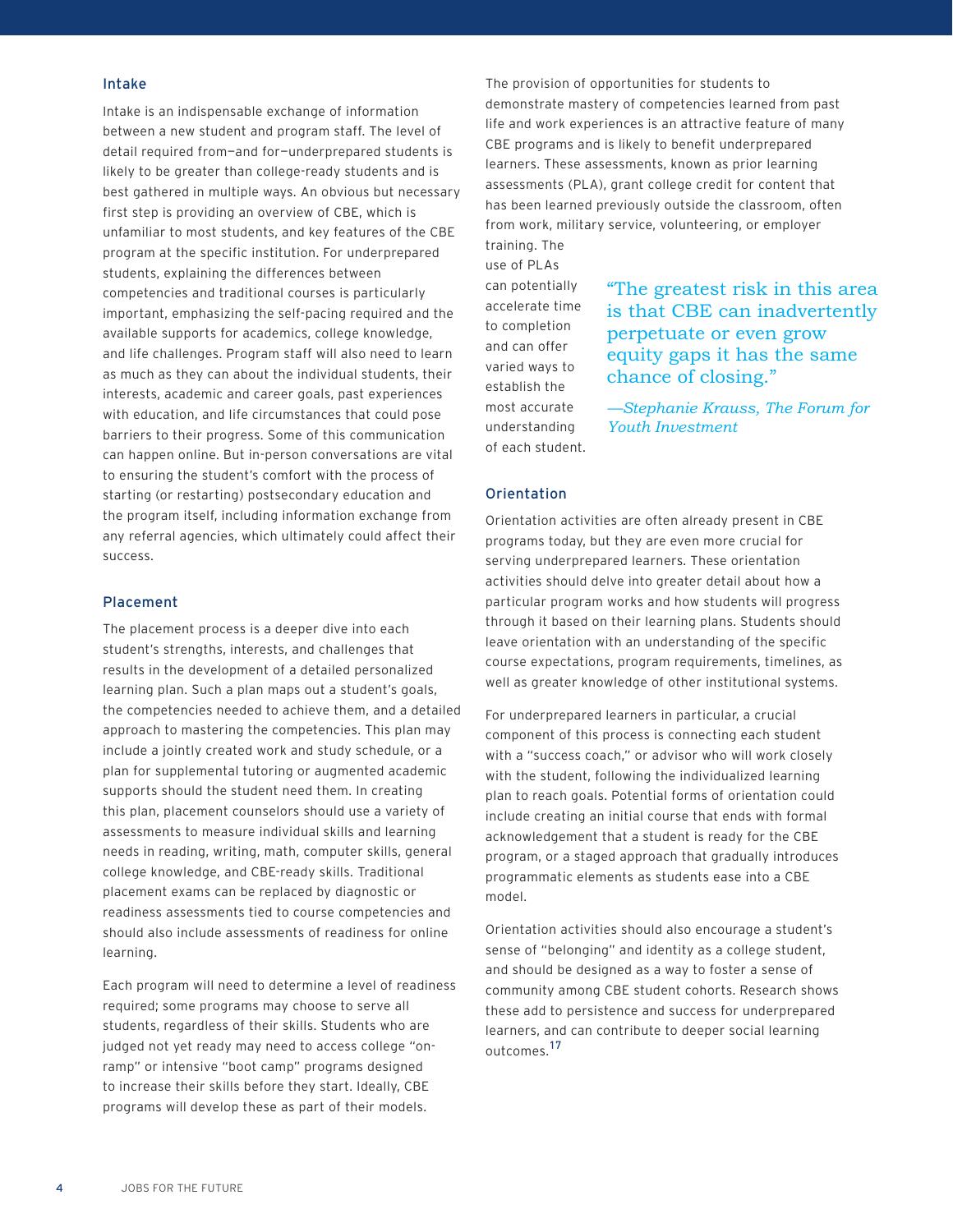#### Guiding Questions for Intake, Placement, and Orientation:

- **>** What measures of readiness matter the most for hybrid (a mix of online and in-person instruction) CBE models? How are these identified and benchmarked?
- **>** How can diagnostic assessments and PLA processes be used to guide individualized learning plans?
- **>** Does each college need to custom build its own readiness assessments, or are there more widely available CBE-ready assessments with demonstrated effectiveness?
- **>** How can a program incorporate academic and other readiness skills to students who don't have them?
- **>** What else about college intake, assessment, and placement processes and policies needs to change to accommodate underprepared students who hope to access CBE programs?
- **>** How can students who aren't ready for a CBE program be best prepared to transition into that program as quickly as possible?

## 2. Curricula and Competency Development

Curricula are the backbone of any CBE program. In CBE designs, curricula are comprised of competencies statements of what students will know and be able to do at prescribed levels—rather than courses that meet for a certain number of hours per semester. Students advance according to the pace by which they demonstrate these competencies (see Assessment). CBE curricula, at their best, have a clarity and transparency that help students see what they will learn and how they will progress toward their goals. This can be highly motivational for underprepared learners, and increase student commitment and participation. It is important to note, however, that the need for clear, articulated paths must be balanced with concerns regarding "tracking" and locking students into pathways with little mobility or choice.

## Curricula

Curricula should be robust, rigorous, and well planned. Learning artifacts should be chosen from a wide array of sources, using multiple media to engage learners.<sup>18</sup> Curricula should also reflect multiple ways to learn, develop, and demonstrate each competency, so learners in the same program can progress at the pace that works for them, <sup>19</sup> as laid out in their individual learning plan. The curriculum also should include both academic and occupational learning, with academics taught within

the context of the real world and job responsibilities whenever possible. This "contextualized" instruction increases student success for underprepared learners. Additionally, employment and critical thinking skills like problem-solving, professional communication, and collaboration (often lacking in underprepared learners) should be taught explicitly to ensure comprehensive student development and deeper learning.

Curricula should also be personalized and customizable in both scope and sequence. Research shows that personalized, learner-centered instruction can make a difference, especially for underprepared learners, because it increases relevance and agency, which increases motivation and confidence.<sup>20</sup>

Academic readiness competencies must be embedded in all course content so that they connect to and are reinforced by non-remedial competencies. Students can learn basic academic skills while learning advanced content as well. Deeper research is needed to show the best specific ways to deliver remedial education in a CBE setting, whether co-requisite, compressed, modularized, or something else.

#### Competency Development

Competency development should be a robust process that includes input from academic instructors, developmental education faculty, psychometricians, instructional designers, and representatives from industry. Many CBE programs employ external frameworks or are aligned with authoritative sources on standards, such as Association of American Colleges and Universities' "Essential Learning Outcomes," or, more commonly, Lumina Foundation's "Degree Qualifications Profile." These frameworks can provide helpful benchmarks for rigor, thoroughness, and depth, while still allowing for the heightened customization characteristic of CBE models. To serve underprepared learners, there may also need to be an additional layer of development that takes into account research into "what works" for remediation and basic skill development, among other population-specific factors.

Developed competencies must be clear, transparent statements about what a student needs to know and be able to demonstrate at a prescribed level in order to advance to the next skill, the next level, and the next course. Competencies must also include evidence of readiness and the habits of mind (including measures of metacognition) necessary to advance successfully along the career pathway.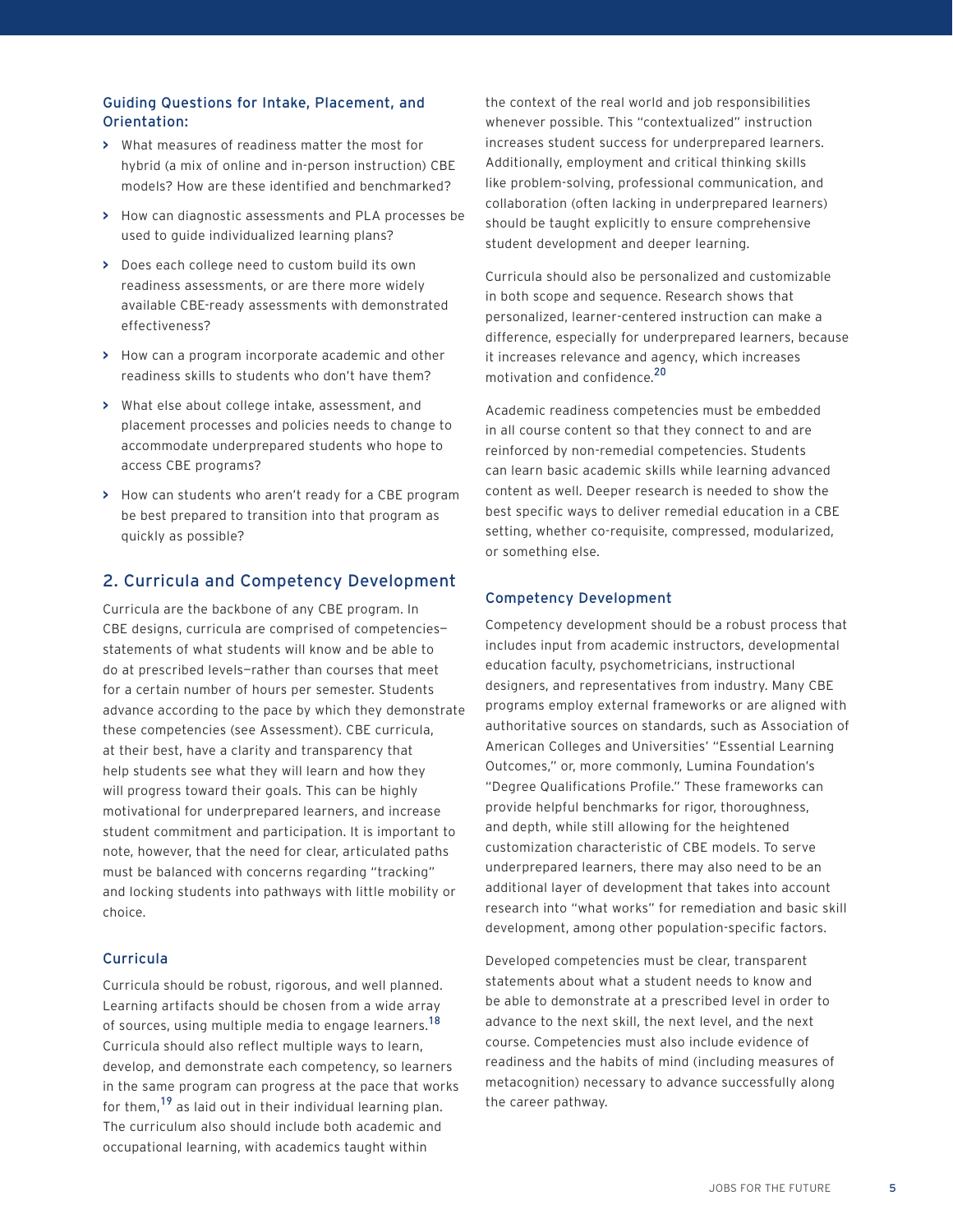#### Guiding Questions for Curricula:

- **>** How can CBE evolve in order to deliver remediation? Are there particular best practices in remediation redesign that have stronger potential than others to work in CBE and/or online courses?
- **>** Are there situations where remedial competencies cannot or should not be blended with college-level competencies?
- **>** How are employability skills (also known as 21stcentury skills, or "soft" skills) best incorporated into competencies?

## 3. Instructional Delivery and Pacing

The majority of CBE programs today, including the largest, are delivered in part or completely online. In adapting programs for underprepared learners, technology can bring many benefits, including flexibility, the potential for acceleration, and personalization. However, CBE models for underprepared learners likely should not be exclusively online, as research suggests that few underprepared students succeed in purely online environments, and many lack access to the full array of technology tools and infrastructure necessary for fully remote programs.<sup>21</sup>

Therefore, a regular face-to-face component for both instructor-student interaction and peer interaction is important in order to provide the individualized assistance, collaboration opportunities, and increased motivation that comes from learning in a group. Also, computer ownership is lower among low-income households, and cost may be prohibitive to many students. Programs may want to consider loaner arrangements, computer-sharing, mobile applications, or other alternatives that allow for maximum benefits for scarce technology resources. Further, programs will also need to address the challenge of lower rates of home Internet access in low-income households.<sup>22</sup>

#### Instructional Delivery

Every effort should be made to design instructional delivery in a flexible, varied approach that blends online instruction with real-time, face-to-face learning events. In order to encourage digital literacy skills and increased comfort with technology-enabled learning, online instruction could include recorded lectures, real-time or recorded webinars, simulations, videos, games, and the use of other web 2.0 tools that encourage content creation by underprepared learners. Additionally, in-person instruction should be designed flexibly to

provide space for hands-on learning, labs, collaboration activities, or other problem- or project-based activities that reinforce individual learning competencies and complement online work.<sup>23</sup>

Access to instructional content must be flexible to accommodate the schedules of adult learners, who need to fit in learning between work, child care, and other responsibilities. Underprepared students will benefit from flexible deadlines to complete work, and flexible dates to enter and exit a program without penalty. This is especially important for low-income learners, whose work responsibilities may require multiple jobs and little time for anything else.

#### Pacing

Pacing is determined by the individual student in a CBE model. For many students, this flexibility is one of

the most attractive and important features. Varied or individualized pacing can be designed to not only encourage deeper engagement with new content without the constraints or external pressures of learning based on seat time, but also because it can accelerate the pace at which students can move through content that is more familiar to them. This

"If you do it right, you could do away with the stigma of failure."

*—Gina Burkhardt, Jobs for the Future*

varied and adaptable pacing element will need to be designed thoughtfully for underprepared learners, but it can potentially assist students in developing their own schedules for learning, studying, and validation. Self-pacing is extremely important to CBE programs, but students must be closely monitored so that it doesn't backfire and leave students behind.

#### Guiding Questions for Instructional Delivery and Pacing:

- **>** What is the most effective way to deliver college knowledge, including study skills, time management, and navigating college bureaucracies?
- **>** Is a combination of online and face-to-face instruction the optimal approach?
- **>** What aspects of a CBE program might be delivered online? How might online delivery change over time?
- **>** Will different students require different forms of delivery? More face-to-face or more online?
- **>** Are there technologies/tools that help underprepared learners succeed in CBE programs?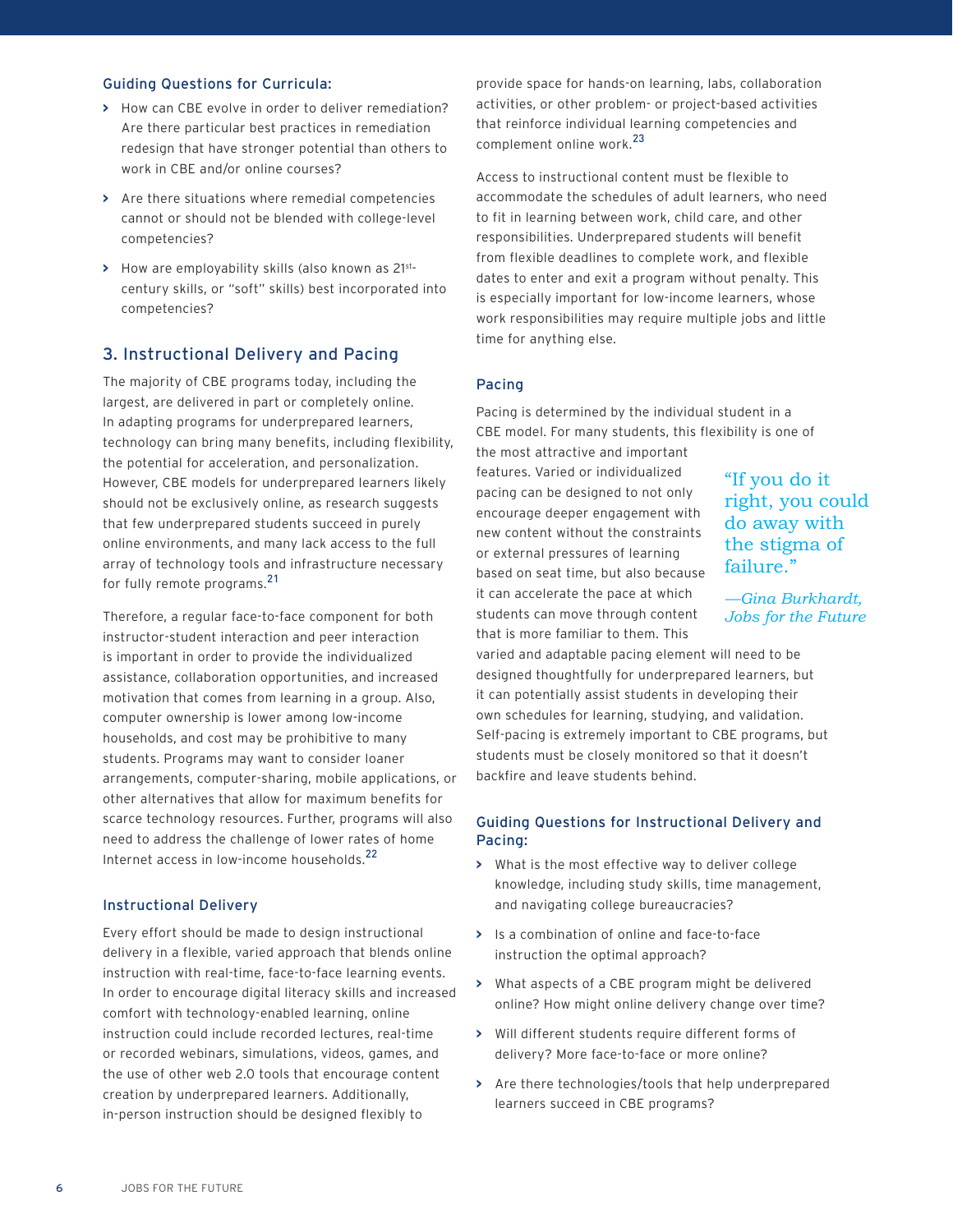## 4. Assessment

Dissatisfaction with traditional assessment—in particular, standardized tests that are high stakes but not an accurate measure of what students know and are able to do—and standardized pacing are driving forces behind the adoption of competency-based education. In a CBE model, assessment is central to all functions of program design, and in some models (like the direct assessment models largely explored here) instruction is driven by it.

Traditional exams in these direct assessment models can be replaced or augmented by varied assessment instruments and methods tied to course competencies. Multiple options, both formal and informal, are important to demonstrate mastery at every level.<sup>24</sup> These would include performance assessments, where students demonstrate academic skills or skills necessary for the workplace in either real-world or closely mimicked circumstances, and formative assessments designed to give students feedback on how close they are to mastering a specific competency. Significant research is still required to determine how best to design assessments for underprepared learners and it is likely that higher frequency skill validation and varied measures will contribute to a successful model.<sup>25</sup>

#### **Competency or Summative Assessment**

Competency or summative assessment allows demonstration of competency in multiple ways, including performance assessment, project-based work, and simulations. It allows for demonstration of mastery in college-ready skills in reading, writing, and math, as well as college-level content. Development of competencies and assessment of competencies should include academic instructors, developmental education faculty, and industry representatives in order to be most effective. These assessments will measure what has been learned at the culmination of a learning event, course, or module segment.

#### **Formative Assessment**

Formative assessment includes regular progress monitoring and benchmarking instruments. Formative assessments are typically defined as "assessments for learning" and are used to mark progress and surface current learning and ability. They are also an essential part of determining the most effective content and assignments for each student, and can be used to guide additional assignments and augmented lessons. Programs can use results to customize supports to reach mastery, and to move students ahead. The specific type should

be determined by experts in the subject taught—either faculty or industry representatives.

#### Guiding Questions for Assessment:

- **>** Should more than one type of assessment be available for a single competency? Should the choice be up to the student, or made in conjunction with an advisor?
- **>** Are certain types of assessments more effective measures of certain types of competencies, particularly remedial competencies?
- **>** When is an underprepared learner ready to take an assessment to demonstrate mastery?
- **>** If a person does not demonstrate mastery on the first try, how many times can someone retake the assessment to demonstrate mastery?

## 5. Student Experience and Student Supports

CBE programs for underprepared adults must pay special attention to meeting the individual needs of each student in academic supports, career guidance, college knowledge, and daily life challenges. This is absolutely critical to the success of underprepared adult learners who face barriers to persistence and success in all of these areas—a major reason they may drop out. Acceleration is possible in CBE programs, but the opposite is also true—that the self-pacing could backfire and the person could take much longer to complete competencies. The CBE programs that are experiencing some success with some underprepared learners point to the success of their coaching, advising, and navigation services. Advising needs to be not only intensive but highly personalized.

#### **Academic and Career Supports**

Academic and career supports must be provided in concert so students can always see the relationship between them. One promising approach, called "intrusive advising," makes aspects of advising mandatory for the student, and includes close tracking of student progress and highly structured meetings with advisors.<sup>26</sup> An advisor might be called an academic coach, a success coach, a learning coach, or a student success advocate, but they are all closely monitoring the progress of students in achieving their goals and offering interventions when things go awry or students progress too slowly. An early warning system should be standard. Online advising may be helpful if the technological access and logistical issues can be resolved. Maximizing availability would be ideal since many students may do their learning entirely at night or early morning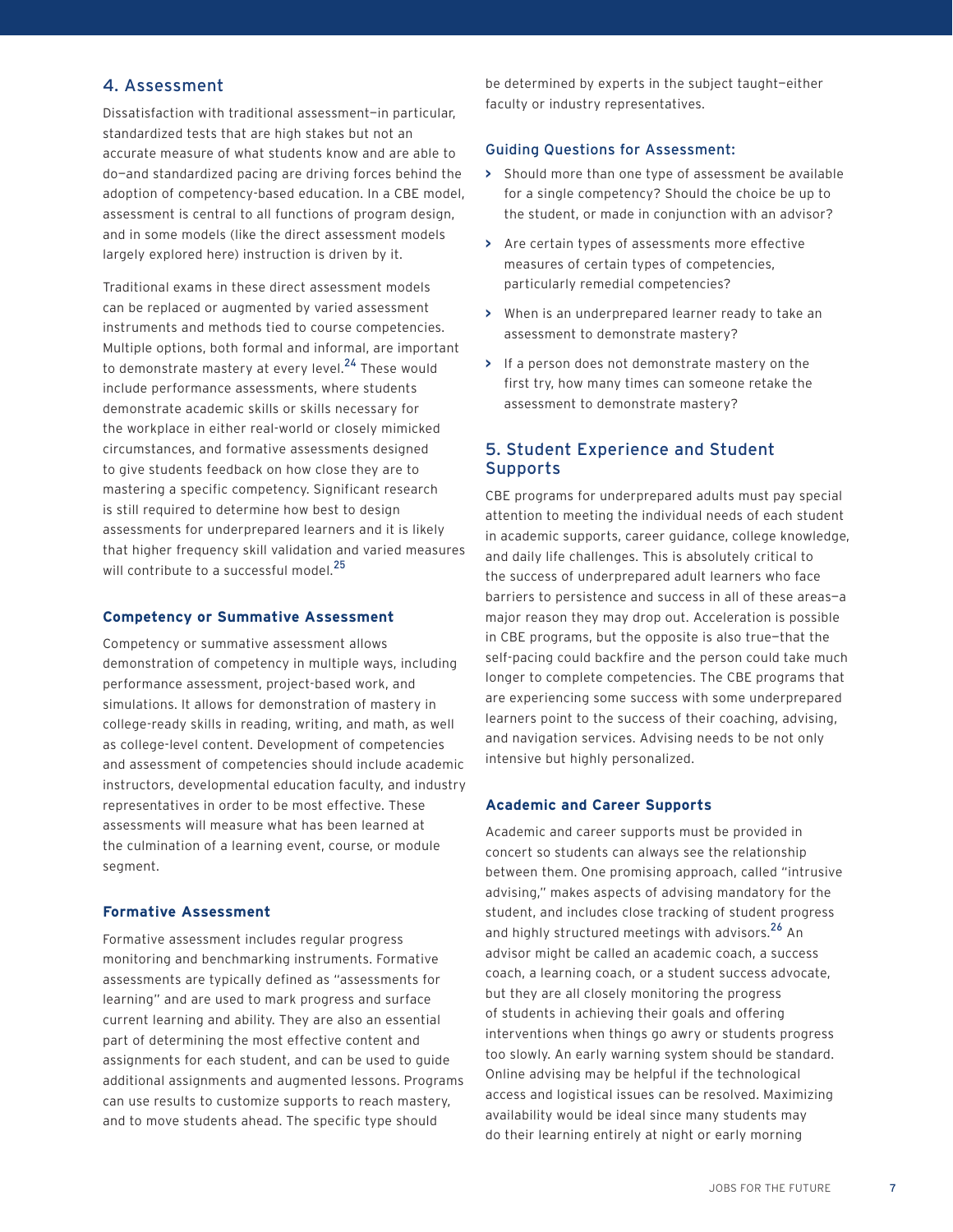hours because they are at work the rest of the day. However, some may fare better with in-person advising. Underprepared students are likely to need guidance and structure to work independently and stay on a reasonable pace. They are likely to need help throughout the course, where college-ready CBE students typically need help at the beginning and then need much less as the course continues.

#### **Comprehensive Non-Academic Support Services**

Comprehensive non-academic support services are essential to meeting daily life challenges such as child care, health care, transportation, housing, and food. These are immensely important to low-income learners and can be bigger barriers to progress than academic issues. These services need to be available at nontraditional times and places as well as at some traditional times and places on campus during business hours. Case management that includes this component is a good place to start, and the use of external state agencies and community organizations for referrals could be explored.

## **College Knowledge**

College knowledge, the building of self-advocacy, a willingness to seek help when needed, and sufficient understanding of the supports available, is a critical skill set. Other crucial skills include how to self-direct, stay motivated, be organized, and manage resources in a complex environment. Explicit instruction in these skills is necessary to avoid inadvertently setting up the perpetuation of significant inequities.

#### **Peer/Faculty Interaction**

Peer/faculty interaction is especially important for programs that include an online component. Some students may feel less motivated without the structure of a physical space for the class to meet at a regular time. The flexibility of being able to email an instructor or classmate rather than wait to see them in class can be liberating. But, special attention must be paid to students who prefer regular opportunities for "real-time" peer learning and faculty interaction online, as well as in person. Both perhaps must be provided in order to offer flexible scheduling, cohort learning, and faculty interaction.

#### **Flexible Scheduling**

Traditional college calendars offer two semesters per year starting in September and January and maybe a summer term; classes are held on specific days each week, at

specific times. This is impossible for many underprepared learners, with work and family responsibilities, unpredictable schedules, and transportation challenges. Flexible scheduling likely will vary by program and is hindered by financial aid restrictions. Offering multiple start times and courses of different lengths throughout the year is important, with some programs starting on the first of any month. If an unexpected issue comes up, a student can easily delay starting for just a few weeks or longer if necessary. However, there are issues to balance with the need for group learning, which is often important to underprepared learners.

#### Guiding Questions for Student Experience and Student Supports:

- **>** What kinds of academic assistance work best? Some in person? Some in real time via text, mobile app, or email?
- **>** What kinds of other college knowledge and nonacademic supports work best?
- **>** Do faculty/coaches need to be "on call" at off hours in order to respond?
- **>** What are effective ways to minimize social isolation and maximize motivation in online or hybrid models?
- **>** What aspects of CBE programs are uniquely or especially challenging for underprepared learners, and how can counselors be prepared to address these challenges?
- **>** What should professional development look like for counselors working with underprepared adults in CBE programs?

#### 6. Career Connections

Programs need to engage and emphasize employer involvement from the very beginning to ensure that students are prepared for their field of choice and specific job demands. The importance of preparing students, not just for a credential but for careers, is an explicit goal of both CBE programs and programs for underprepared learners. Many adults pursue CBE because they have a specific career goal in mind and the flexibility of CBE allows them to pursue this goal more effectively. The same is true whether they are prepared for collegelevel work when they begin the program or not. Career connections and employer/job linkages must be incorporated from the earliest point in the program—more than in other programs. Key activities include:

**>** Opportunities for career exploration, work-based learning, career counseling, and internships.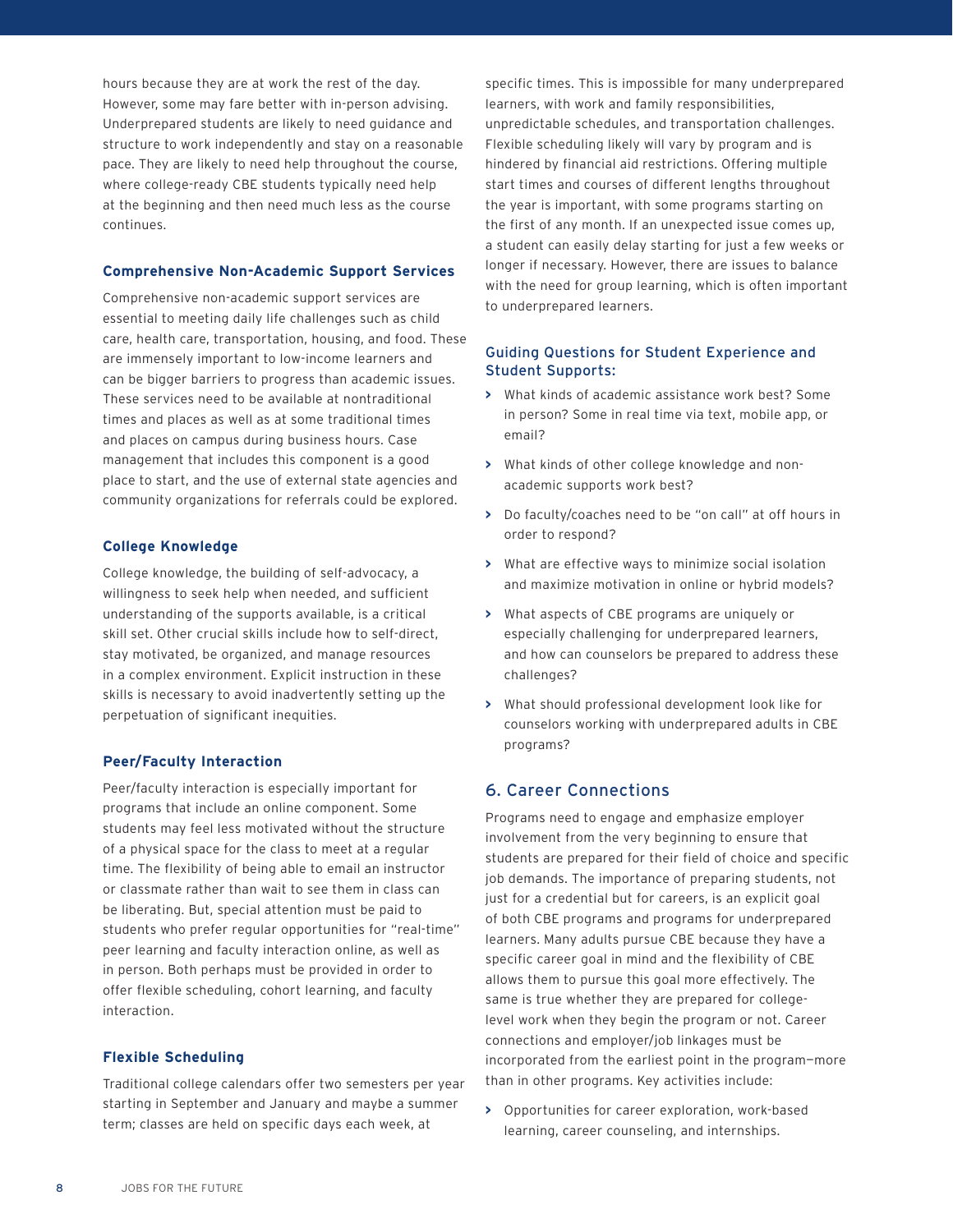- **>** Support from a job placement specialist. Programs may want to dedicate a staff person to this outreach and partnership work.
- **>** Faculty and employer partnerships to bring employers into the classroom.
- **>** Career contextualization of academic skills to boost effectiveness of remedial instruction and increase motivation.
- **>** Competencies mapped to occupational demands. Develop partnerships with employers to identify students, competencies, and credentials. Some CBE programs align in-classroom competencies with national industry standards that have the potential to be more directly and quickly tied to employer needs than traditional models. These also need to be regularly updated because some industries change rapidly.

#### Guiding Questions for Career Connections:

- **>** How can we balance academic and career learning without tracking students into overly narrow occupational paths?
- **>** How can we build strong partnerships with employers on competencies, contextualized instruction, credentials, work-based learning, and career exploration?
- **>** How can opportunities for work-based learning, including job shadowing, internships, and apprenticeships, be incorporated into the design and delivery of CBE?
- **>** Are there effective ways to create personalized career content for students who are not yet committed to a career path or program of study (e.g., students interested in a transfer degree)?

## 7. Credentials

Credentials must signal the skills employers value—both specialized for a specific occupation or field and crosscutting to encompass skills such as problem solving, critical thinking, and decision making. Ideally, credentials can lead to work or further education. Different levels of proficiency in certain cross-cutting skills may be appropriate for different credentials and this may appeal to students who come in at different levels. Key activities include:

**>** Develop interim motivational credentials such as badging that signal readiness for college-level work in specific academic areas such as math, reading, and writing, but which also serve to encourage persistence as students work toward more significant credentials.

- **>** Connect with local employers to develop credentials that address priority needs of the labor market but that can still be accessed by people who enter college less academically prepared.
- **>** Ensure that credentials are transferable to other educational institutions so individuals may pursue further education if they wish.

#### Guiding Questions for Credentials:

- **>** Are there ways in which credentialing can promote a greater success rate for underprepared learners?
- **>** How can micro-credentials demonstrate what students have learned if

they only have a short time and encourage them to come back because they have evidence of

## "You can start where you need to start. CBE meets you where you are."

*—Sarah Miller, Council for Adult and Experiential Learning*

what they have already earned?

**>** Do programs need to develop two kinds of transcripts one traditional and credit based; the other listing the specific competencies the individual has demonstrated? If so, how is this best communicated to students?

## CHALLENGES

Designing a CBE model for underprepared learners will involve resolving numerous issues that do not fall neatly into one of the above categories, but rather cut across several of them. They are important issues that also require attention from researchers, policymakers, and practitioners alike. These include:

**> Faculty**—Faculty are key to the development and ultimate success of any new program. In CBE programs, faculty often shift away from traditional teaching roles and focus more on success coaching. This evolving role requires different skill sets and many faculty will benefit from additional training and support. Issues to consider include: professional qualifications for CBE faculty; professional development to increase and continually improve skills; evolving job descriptions; the role of remedial educators in a CBE system; and ensuring that teaching and learning remain student centered.<sup>27</sup>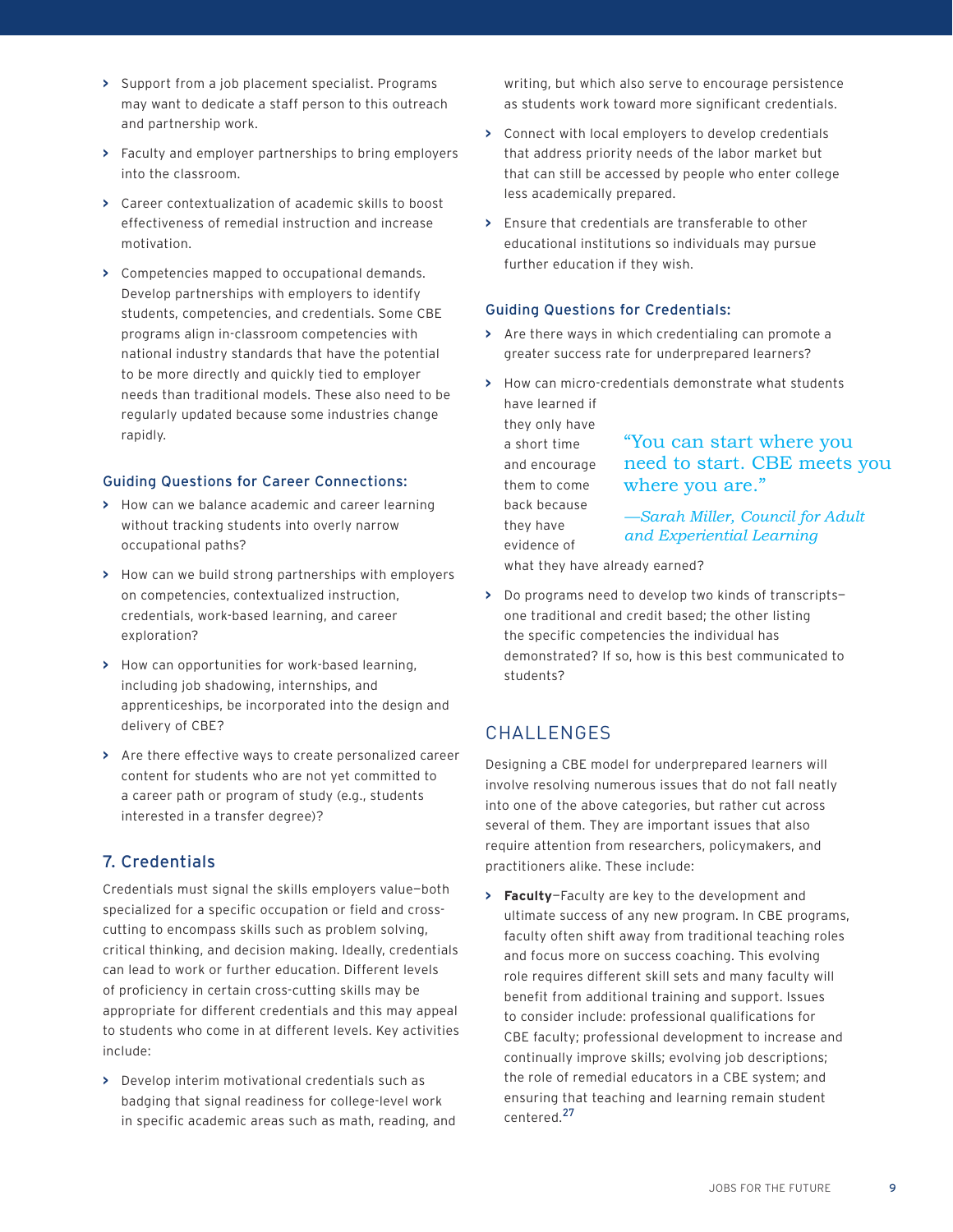- **> Data**—The identification and collection of timely data on individual students and groups of students is essential to a well-functioning CBE program and potentially more so for underprepared learners because of the number of skills they're working on during their time in the program. Issues to consider include: adequate capacity of existing data systems; appropriateness of using traditional student management software for CBE courses; data systems that can't communicate with each other to come up with a comprehensive picture of an individual student; collecting data in time to intervene; and creating milestone/warning systems that illustrate each student's progress against expected benchmarks.
- **> Infrastructure**—The logistics involved in setting up the infrastructure, particularly the technological infrastructure, is daunting and the cost may be prohibitive. The equipment, installation, maintenance, and upgrading required is complex and costly. There is a confusing array of vendors and solutions available, without a clear mechanism for assessing quality.
- **> Cost**—No one knows how much it will cost, in addition to the technological needs, to build brand new CBE programs that meet the needs of underprepared

learners. But providing the individualized support required by thousands of students is likely to be expensive and will require creative solutions.

- **> Policy**—Financial aid issues are complex and need to be worked out. There are also issues related to the credit hour and transcripts, as well as financial aid, which need to be meaningful to multiple audiences, including the student and prospective employers.
- **> Scale**—The scope of the population that potentially could benefit is large but no one knows how to scale these programs yet.

## **CONCLUSION**

CBE is not the answer for everyone, whether prepared or not for college-level work. But JFF believes that adapting CBE has the potential to be an effective credential attainment strategy for many underprepared adult students.

We will continue research and action toward this goal. We invite you to join us in this important work and welcome feedback on the questions we raise and how practitioners are tackling these issues in the field.

## APPENDIX: ORGANIZATIONS REPRESENTED AT JFF EVENT

- **>** American Institutes for Research
- **>** Blackboard
- **>** Bray Strategies
- **>** College for America at Southern New Hampshire University
- **>** Community College Research Center at Teachers College, Columbia University
- **>** Council for Adult and Experiential Learning
- **>** The Forum for Youth Investment
- **>** Guttman Community College at City University of New York
- **>** National Governors Association
- **>** National Immigration Forum
- **>** Newsome Associates
- **>** RTI International
- **>** Sinclair Community College
- **>** Thomas Edison State College
- **>** U.S. Department of Education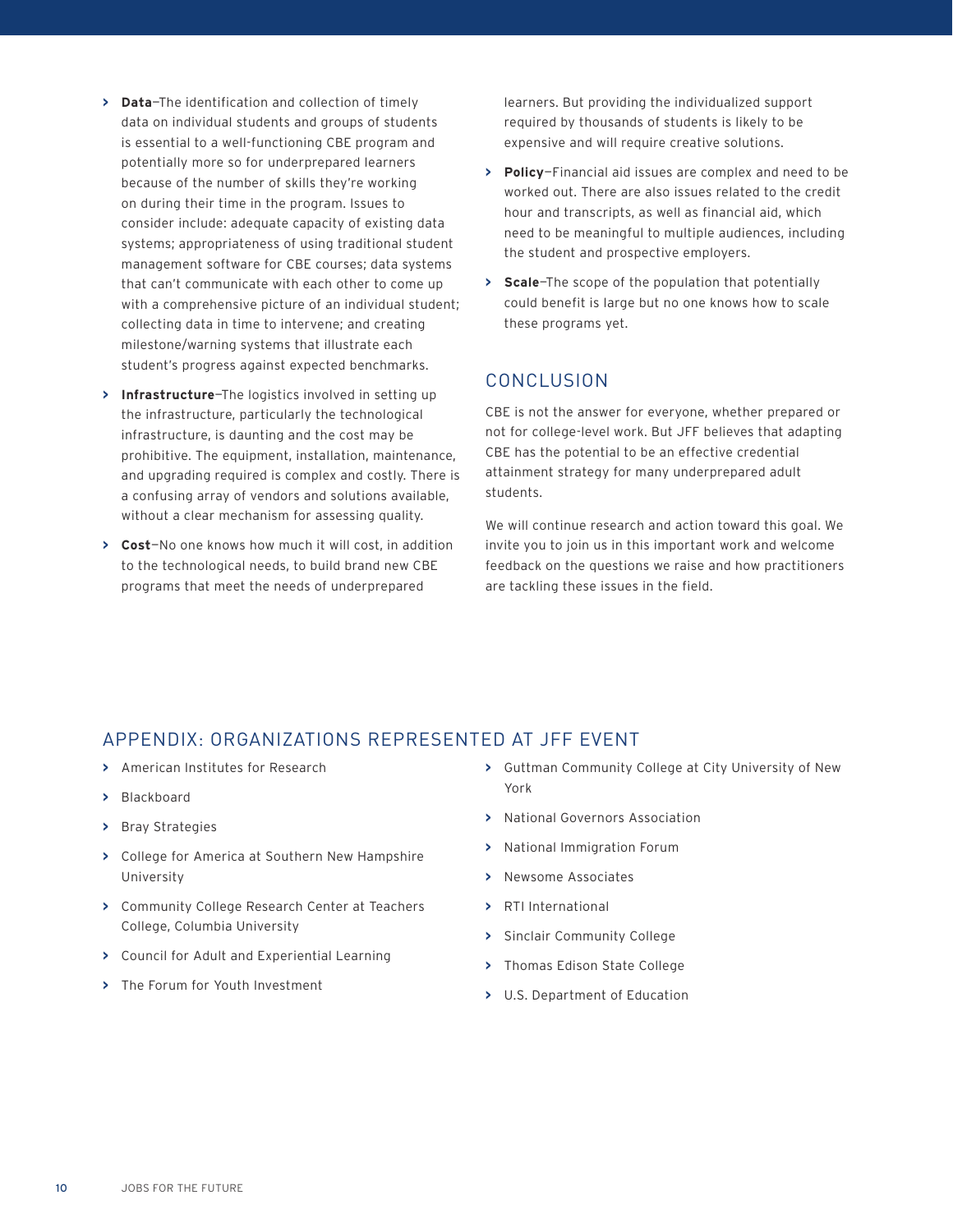## ENDNOTES

<sup>1</sup> Person, Ann E., Lisbeth Goble, & Julie Bruch. April 2014. *Developing Competency-Based Program Models in Three Community Colleges*. Oakland, CA: Mathematica Policy Research. http://www.mathematica-mpr.com/~/ media/publications/PDFs/education/compentency-based\_ program\_models.pdf

<sup>2</sup> See, for example: Zachry Rutschow, Elizabeth & Emily Schneider. 2011. *Unlocking the Gate: What We Know About Improving Developmental Education*. New York, NY: MDRC. www.mdrc.org/sites/default files/full-595.pdf

 $^3$  See Appendix for a list of organizations represented at JFF's convening November 19 in Washington, DC.

4 There is still no consensus definition of CBE, "even among the institutions that provide it," according to *The Landscape of Competency-Based Education*.

Kelchen, Robert. January 2015. *The Landscape of Competency-Based Education: Enrollment, Demographics, Affordability*. American Enterprise Institute. https:// www.aei.org/publication/landscape-competency-basededucation-enrollments-demographics-affordability/

<sup>5</sup> Selected from list of 10 shared design elements in: Public Agenda. 2015. *Shared Design Elements and Emerging Practices of Competency-Based Education Programs*. http://www.cbenetwork.org/sites/457/uploaded/ files/Shared\_Design\_Elements\_Notebook.pdf

 $^6$  Of 9 CBE programs with available data, only 1 in 10 enrolled students were under age 25, according to *The Landscape of Competency-Based Education*. Kelchen. 2015.

<sup>7</sup> Council for Adult and Experiential Learning. June 2015. *Competency-Based Education and Quality Assurance: Emerging Themes Discussed at the 2014 National Convening*. http://www.cael.org/pdfs/2014\_cbe\_ convening\_findings\_report

<sup>8</sup> Lumina Foundation's Strategy Labs initiative. September 2014. *Competency-Based Education Initiatives*. http:// strategylabs.luminafoundation. org/wp-content/ uploads/2014/09/CBE-50-State-Table.pdf

9 Berrett, Dan. "How a 40-Year-Old Idea Became Higher Education's Next Big Thing." October 28, 2015. *The Chronicle of Higher Education*. http://chronicle.com/ article/ How-a-40-Year-Old-Idea-Became/233976

<sup>11</sup> Thibeault, Nancy, et al. 2015. *Strategies for Transformative Change: Adopting and Adapting Competency-Based Education*. Champaign, IL: Office of Community College Research and Leadership, University of Illinois at Urbana-Champaign. http:// occrl.illinois.edu/files/Projects/CCTCI/sinclair.pdf?utm\_ source=wysija&utm\_medium=email&utm\_campaign=Nove mber+16+2015+Network+News

<sup>12</sup> U.S. Department of Education. *First in the World: FY 2014 Project Abstracts*. http:// www2.ed.gov/programs/ fitw/awards.html

13 See: http://nces.ed.gov/datalab/guickstats/default.aspx

<sup>14</sup> *Ibid.*

<sup>15</sup> McDonnell, Rachel Pleasants, Lisa Soricone, with Monique Sheen. 2014. *Promoting Persistence Through Comprehensive Supports*. Boston, MA: Jobs for the Future. http://www.jff.org/publications/promoting-persistencethrough-comprehensive-supports

Engstrom, Cathy & Vincent Tinto. January/February 2008. "Access Without Support Is Not Opportunity." *Change Magazine*. Vol. 40, No. 1. http://www.mpcfaculty. net/senate/FlexSpring09/ Tinto%201%20Access%20 without%20Support.pdf

<sup>16</sup> Achieving the Dream, American Association of Community Colleges, Charles A. Dana Center, Complete College America, Education Commission of the States, & Jobs for the Future. 2015. *Core Principles for Transforming Remediation within a Comprehensive Student Success Strategy*. http://www.core-principles.org/ uploads/2/6/4/5/26458024/core\_principles\_nov9.pdf

17 Center for Community College Student Engagement. 2013. *A Matter of Degrees: Engaging Practices, Engaging Students: High-Impact Practices for Community College Student Engagement*. Austin, TX: The University of Texas at Austin, Community College Leadership Program. https://www.ccsse.org/docs/Matter\_of\_Degrees\_2.pdf

18 Russell, Michael, Joan Lippincott, & Joan Getman. 2013. *Connected Teaching and Personalized Learning: Implications of the National Education Technology Plan (NETP) for Adult Education*. Washington, DC: American Institutes for Research.

Soare, Emanuel. 2015. "Perspectives on Designing the Competence Based Curriculum." *Procedia-Social and Behavioral Sciences*. Vol. 180. http://www.sciencedirect. com/science/article/pii/S1877042815016055

<sup>10</sup> *Ibid.*